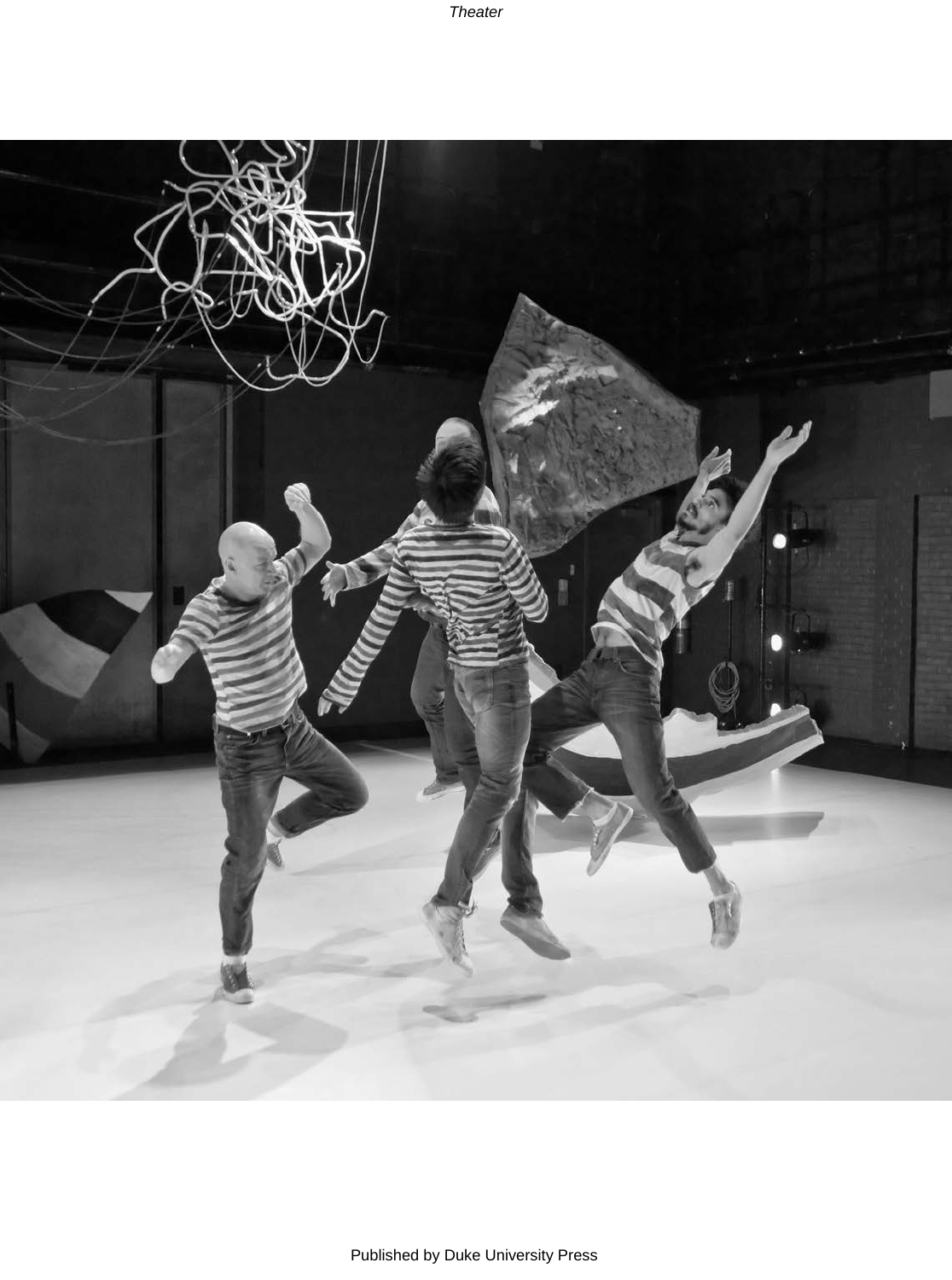# EMILY COATES

# Moving between, among, in the Midst

# *Intercultural Kinesis*

**kinesis** (from Greek *κίνησις*, motion) an undirected movement of an organism that occurs in response to a particular kind of stimulus

**intercultural** of, relating to, or representing different cultures

I should probably begin with when they moved me into the position of Mary Mother of God, and the twitching and wheezing Jesus-man they laid across my lap. But let me start earlier: I am in the middle of a circle recently cleared of men. They left after the brusque business of stomping around, knees jerking up and down, beating and banging against their chests. I am alone with three other women, uninitiated like me, and one male interloper. The woman who led me there, clearly in the know, reappears at my side and whispers, "Be with me." I bend at the waist and copy her gestures, circling my arms slowly, one foot extended forward, staring at my hands. I am lulled into a feeling of belonging. I move like her, and share her space; I must *be* like her. A dozen or so people stare at us from the edges of the stage. One hundred and twenty people ogle us from afar. Several large sculptures frame our actions, including an enormous headless, armless, hollow torso, flying downstage right. Eventually, the woman pulls me down to the floor beside her. Turning my head awkwardly askew, she leaves me sitting there for a while longer, until a high-haired man later identified as Pedro shows up, looks me in the eyes, and leans in close. I lean forward, too. Without moving his lips, he commands, "Go away now." Stung by his words, I retreat to the periphery.

This scene is just one example of the many "insider" versus "outsider," "me" versus "other" dichotomies that *Nameless forest*—a work of dance theater directed by American choreographer and multimedia artist Dean Moss, created in spring 2011 in collaboration with Korean sculptor Sungmyung Chun—pushes and pulls its way through. While sitting in the auditorium offers the most extreme feeling of voyeurism, from any vantage point *Nameless forest* manipulates sensations of intimacy and belonging in relation to an imagined community, engaged in fictional rituals. Indispensable to the ceremony, the onstage audience experiences wildly contradictory actions, ranging from weighty human pileups to oddly compassionate half nelsons. More than the escalating sensa-

*Nameless forest*, created by Dean Moss and Sungmyung Chun, Iseman Theater, New Haven, 2011. Photo: David Barreda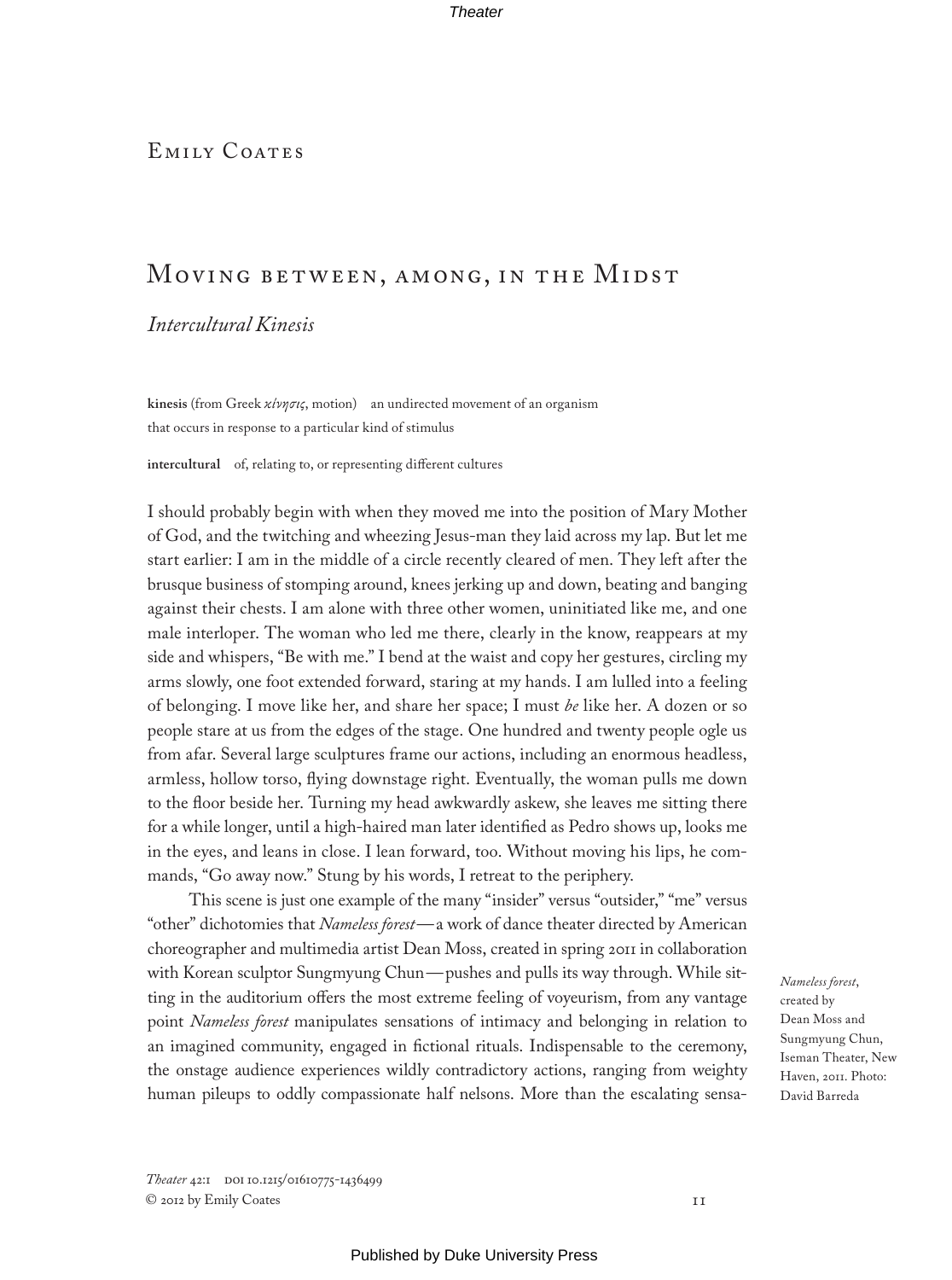coates



*The Case of the Spectator*, created and performed by Maria Jerez, Teatro OUTOFF, Milan, 2009. Photo: Amedeo Novelli/ FotoUp Agency

tionalism that follows, my exchange with Pedro shocks me, because it abruptly breaks the illusion of membership established in the women's choreography. In later performances, I watched this same scene from a distance, no longer directly implicated in its workings. From there, I could not hear words, only perceive the shell of body language. The male performers leaned in beneficently; the female audience members gazed up expectantly. Power structures elided, cause unseen, the women wordlessly disappeared.

*Nameless forest* forces its audience-participants through a physical experience of cross-cultural exchange—a disorienting tour of cultural identification and ownership, and cultural alienation and disassociation. Identification here is as fictional as the community in which it is enacted. A feeling of belonging may come about through shared gender, spatial location in the theater, or forced participation in one of the group's vaguely defined rituals. That the identity politics are fabricated makes the experience no less real. The order to "go away," however softly delivered, jarringly broke my illusions of insider status, sitting center stage, and made clear that my fleeting feeling of belonging was based on neither my own agency nor reality but the actions of the performers and, ultimately, Moss's controlling hand. The choreographer invites the audience in to walk the walk, and talk that talk, until that moment when he tells you to get lost.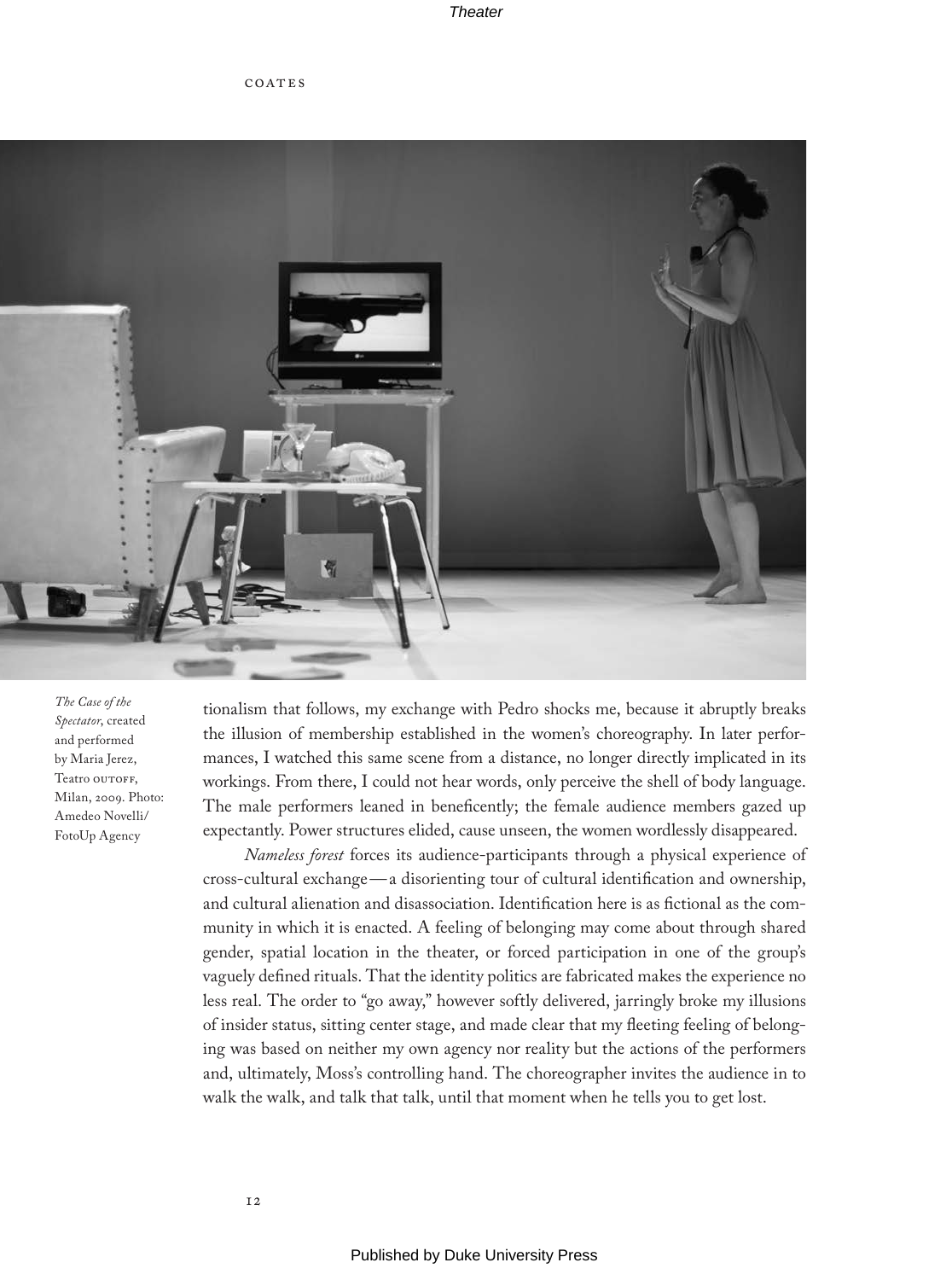# intercultural kinesis

This choreography can be understood as a kind of kinesis, or movement response, in this case to the cross-cultural exchange motoring the work. While other artists contribute to the piece, the collaboration between Dean Moss and Sungmyung Chun is central, and the flow of ideas is largely unidirectional, from Chun's desolate sculptures into Moss's multifaceted translation of these images in movement. The complicated "othering" in the *Nameless forest* choreography both attracts and repels because, I believe, while the collaborators represent certain geographical, cultural, and disciplinary differences, there is also a strong element of identification. Moss reports that he experienced "a visceral connection to Chun's imagery."1 He feels it physically—in his gut—and with connection comes a fleeting sense of belonging. The allure of cross-cultural dialogue for an artist lies in expanding one's sense of self, in discovering that there are other subjectivities out there with which to identify. But there is a limit to such identification; an expanding, one might even say increasingly global, subjectivity leads to the paradox represented in the choreographic play with membership, as if to say, "You don't really belong here. You do . . . but actually, you don't."

In his book *Tree: Belief, Culture, Balance*—part travelogue of his pilgrimage through India, China, Bali, and Japan—the American choreographer, writer, and performance artist Ralph Lemon describes a related sentiment in an anecdote involving Wu Wenguang, a Chinese artist with whom he has spent time. Wu asks, "How does one exchange language, music, performance, culture? Perhaps it is important to never know each other."2 His comment places the burden of refrain on those engaged in the effort itself. It is not impossible, merely important, not to try to fully understand another, he suggests. Whether self-imposed by the artist, reinforced by the community or some larger politic, or simply existential truth, in cross-cultural work gatekeepers to membership abound. *Nameless forest* presses the audience's bodies into motion to explore these unavoidable questions: to what, and to whom, and *how* do you belong? Intercultural kinesis is the physical response: a sensation of boundary crossing that is observable externally, but above all experienced internally, in motion, as one experiences a dance.

*Intercultural* and *cross-cultural* are often used interchangeably to refer to an encounter between two or more different cultures, but their prefixes do not describe the same idea. *Inter-* imagines spatially—that which is between, among, in the midst of, occupied mutually, reciprocally, together. The more proactive *cross-*, a verb doing double duty as a prefix, describes action—movement across something, or action from one individual or group to another. Both metaphors of space and action capture aspects of reaching out across foreignness and unfamiliarity, and the confluence of elements, somewhere in the middle. While *inter-* suggests peaceable exchange, *cross-* allows for the possibility of a power differential. One side may initiate or take more aggressively than the other. For the purposes of this article, I flip between these prefixes to describe different aspects of the artistic process. I use *cross-cultural* to describe the transmission of ideas. Alterna-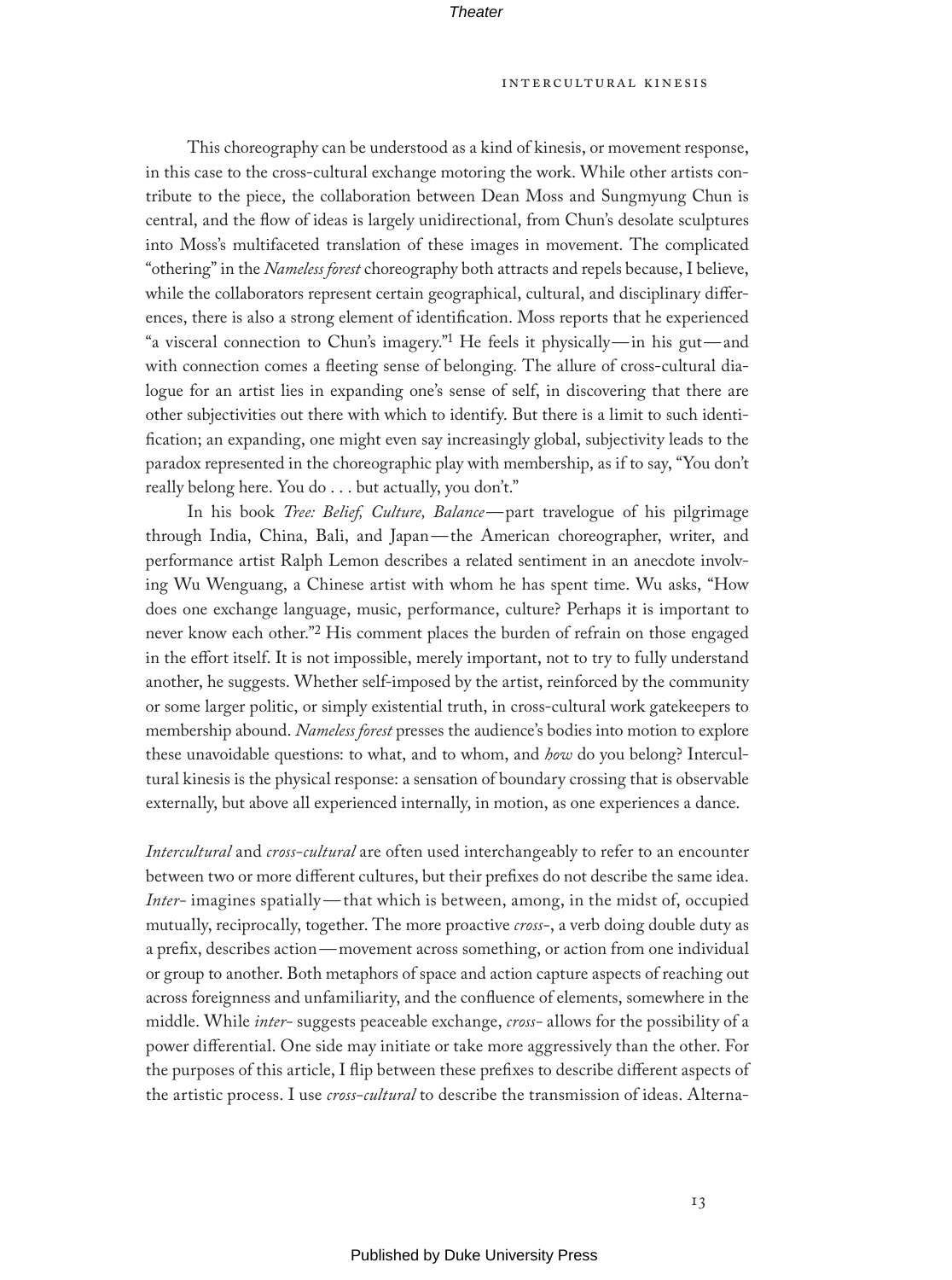## coates

tively, in my imagining, "intercultural" marks a destination of sorts, a zone of relative stability in which elements commingle. Intercultural kinesis takes form in this middle ground, acting as the bridge across perceived distance, enabling the dialogue while also holding a shape all its own. For however fraught and uneven a creative process, or constantly in flux movement may appear, choreography eventually stabilizes into a legible entity.

Within these mechanics, *culture* implies that what moves through the crosscultural exchange is finite and classifiable, made up of familiar and foreign elements. It also assumes ownership—this is yours, and this is mine. In her article on *Nameless forest* included in this issue, scholar Elizabeth Son further elaborates on the assumptions in the "often-static ideas of what constitutes the cross-cultural, in which culture is defined in national terms."3 Indeed, historically, *cross-cultural* has applied to exchanges between nations of the West and non-West. Rather than dissecting the artists' national histories, Son chooses to elaborate on Moss and Chun's working relationship, characterizing it as one of gentle respect, humility, and vulnerability.

Within these interpersonal dynamics lie the beginnings of a way to understand cross-cultural exchange that skirts the idea of culture as bounded and assignable to this group or that, in favor of greater specificity. Describing *Nameless forest* as a "Korea/USA" encounter, as Son notes of a recent advertisement, hardly captures the unique alchemy of Chun's Seoul art world/Koreanness mixed into Moss's New York City downtown dance/Americanness. A host of cosmopolitan influences runs through each of these subcultures, for one thing. And how do we make sense of the highly subjective filtering when an artist processes his or her environment and experiences? Intercultural kinesis digs into this specificity. It understands cultural exchange as movement through other individuals' worldviews, and they through yours, which may be identifiable as coming from this culture or that but, on closer scrutiny, fractures into a million fragments of human experience that we internalize, select, and reassemble, consciously and not. In this way, contemporary life is an ongoing process of highly specific kinetic encounters and transformations, inside art and out.

Maria Jerez's 2004 solo show *The Case of the Spectator* purports to be neither dance nor a work born out of cross-cultural exchange. But at its core, the solo captures another dimension of intercultural kinesis. Spanish-born Jerez deals with murder mysteries and Hitchcock films—mid-twentieth-century Americana—by staging a series of miniature vignettes of violent crime, using a collection of objects: a leather armchair, martini glass and wet bar, a blond wig, toy car and phone booth, a flying knife, cocktail umbrella, ice pick and duct tape, and most important, Barbie dolls. With a live-feed video camera, she simultaneously produces and projects these scenes onto a screen, which creates the effect of a widespread cultural ritual—glazing out in front of the living room tv. Someone dies in every vignette. Often it is Barbie who dies. Sometimes Jerez inserts her own body onto the screen—an eye, her mouth, a foot—to represent the victim. Certain scenes make even the audience feel threatened.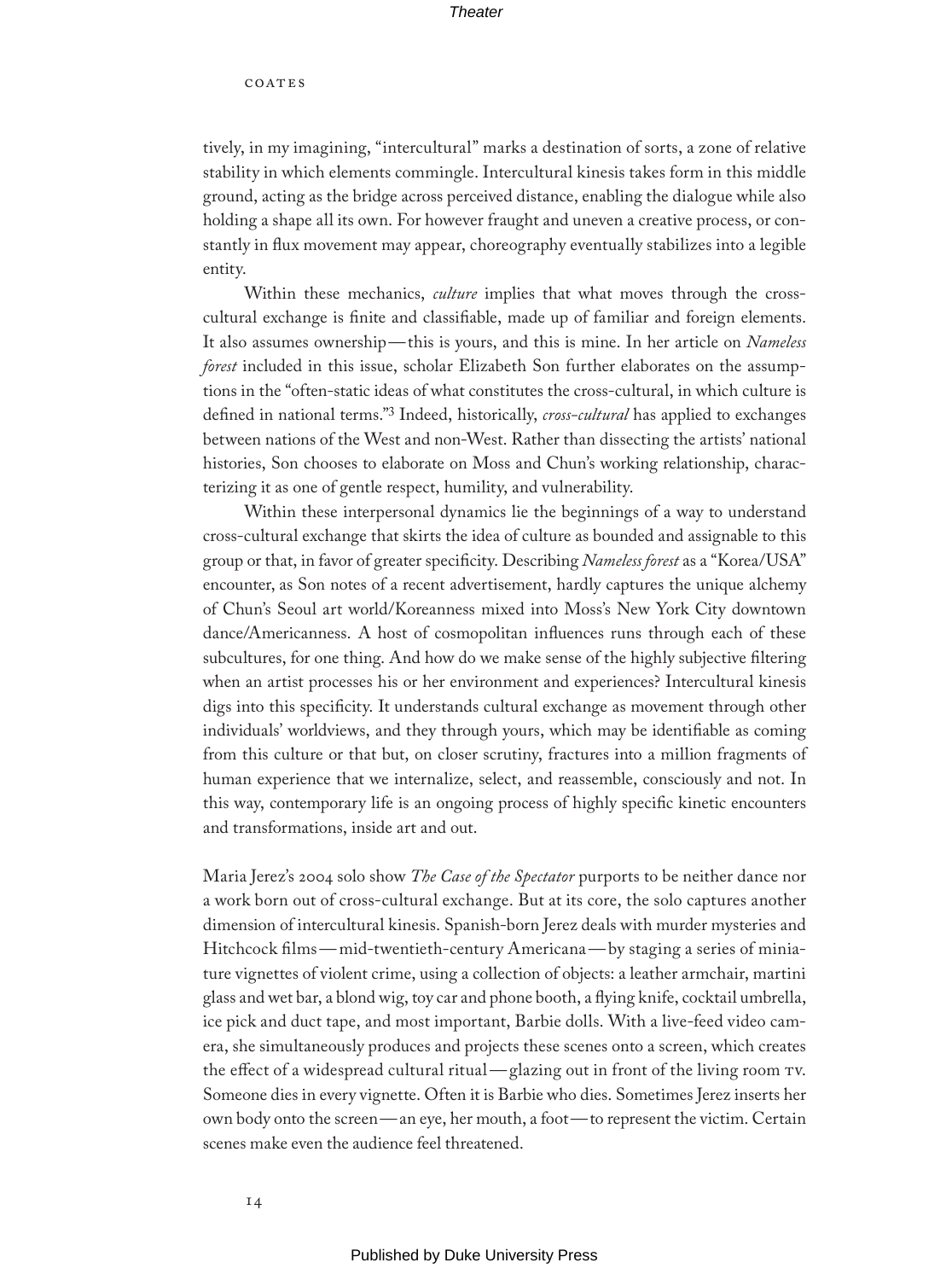Lest the viewer think the interaction with objects in *The Case of the Spectator* is child's play, the first Barbie is duct-taped, raped, and beheaded minutes into the piece. The crosscultural encounter lies between the performer and these objects, circa 1950s consumable goods that circulated through the film industry, and through the general mass exporting of Americana abroad. (Jerez's



*The Method Gun*, directed by Shawn Sides, Yale Repertory Theatre, New Haven, 2011. Photo: Lowell Bartholomee

fascination with images of American pop culture runs through her recent work, too. A movie she created with her sister, Cuqui Jerez, was shot entirely inside a small townhouse using household items. In homage to Hollywood spy thrillers, an iron and an ironing board, for instance, stood in for the stock scene of a plane touching down on the tarmac.) As with *Nameless forest*, the viewer is implicated in the performance, this time through technology: the camera assumes the point of view of the killer. Offscreen, Jerez moves the camera rhythmically in and out over the doll, breathing heavily into a microphone taped to her chest. On-screen, the audience sees and feels the aggressive, pumping action of rape.

Jerez has said that the violence against women throughout the work is merely a side effect of her raw materials. Her main concern lies with layering fictional realities and revealing the production apparatus behind them. Still, it is worth wondering about the nature of these particular artifacts, as they act upon Jerez's body and imagination. Cultural historian Robin Bernstein has theorized about the way objects in everyday life become things that assert agency into the world and influence human behaviors. She writes, "Things script meaningful bodily movements, and these citational movements think the otherwise unthinkable."4 In quoting "the otherwise unthinkable," Bernstein draws on Joseph Roach's notion of the kinesthetic imagination. Both theorists are arguing for moving-as-a-form-of-thinking, on and off the stage. In a feat of mutual choreography, Jerez takes in and controls the objects, even as they script her actions. The "unthinkable," that which cannot be articulated any other way, has crept into Jerez's movements, seemingly despite her intentions. For what are Hitchcock, Agatha Christie novels, martini shakers, and Barbie dolls but complicated formulas of mass marketability and domestic escapism, pitched largely toward women, to which Jerez's body responds by imagining, through meticulously timed coordination, the brutal victimization of female bodies?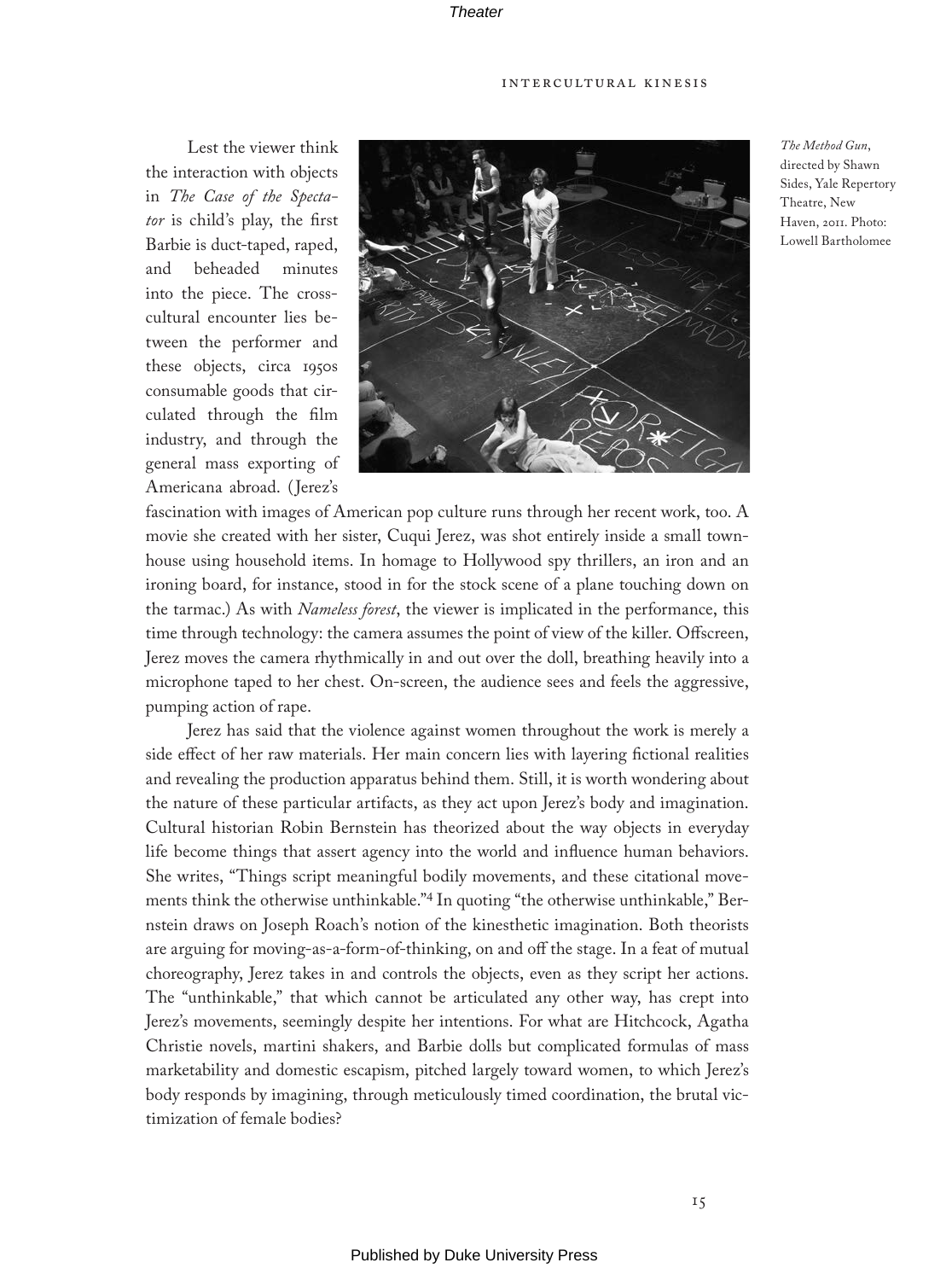# **Theater**

## COATES

But *violent* is too broad a trope to describe Jerez's intercultural kinesis, as is any kind of simplistic Spanish-American dichotomy. Her particular kinesis lies in the microdetails of the choreography that she uses to deploy her fictions. If Moss's performers internalize and mimic Chun's sculptural objects, Jerez learns to dance nimbly alongside hers. In one memorable scene, Jerez stands behind a wet bar and mixes a martini, while from the waist down, behind the bar, she stages a murder with the aid of live-



*Nameless forest*, 2011. Photo: David Barreda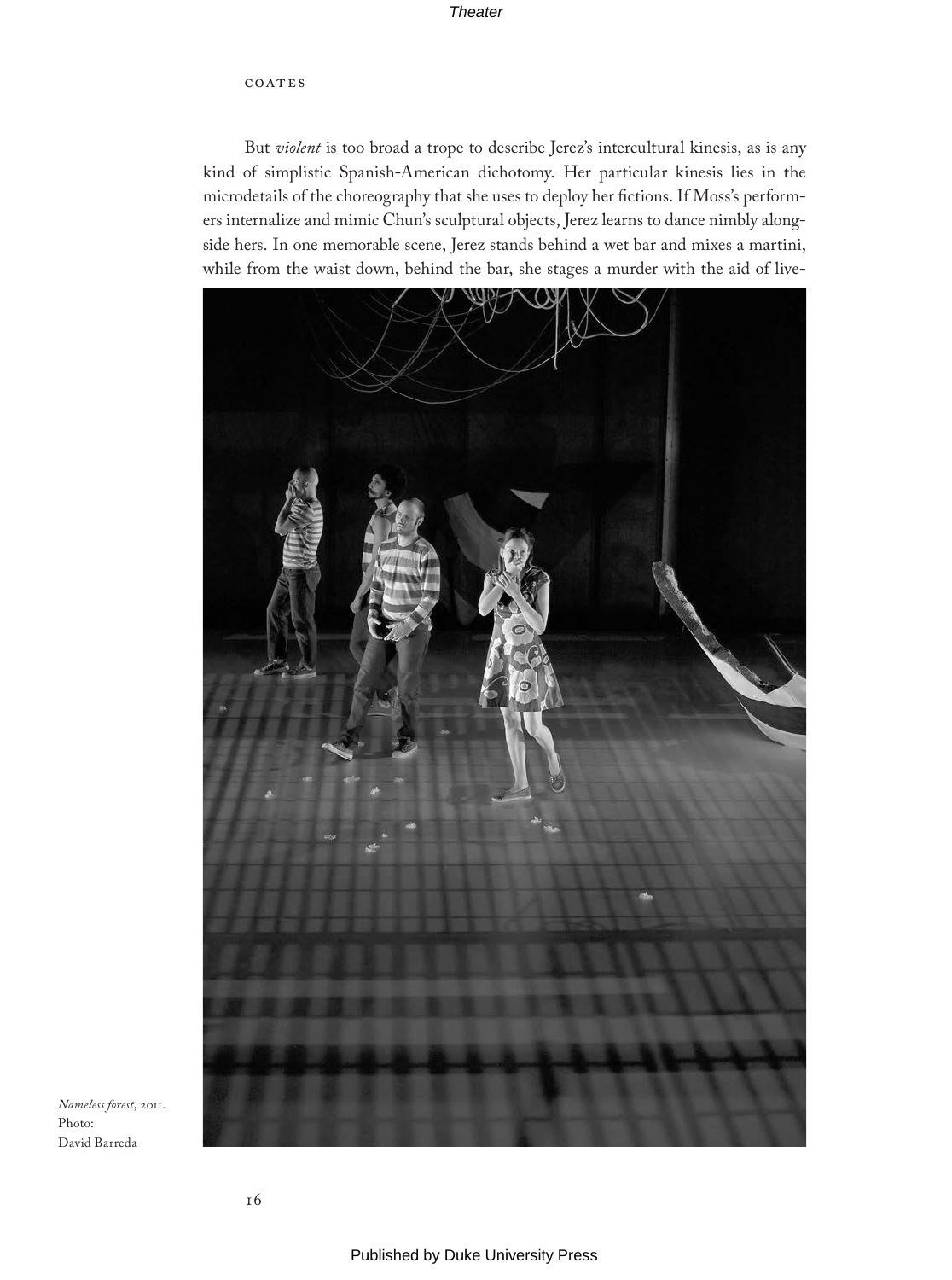#### **Theater**

#### intercultural kinesis

feed video. From the waist up, she crushes the ice, jiggles the shaker, pours it lavishly into a glass, and sips. On-screen, the audience sees, from the ankles down, a flirtation between a woman and a man. The woman, played by Jerez's own feet, flaunts her dark pumps, while the man's shoes remain threateningly planted. As Jerez tends to spotlight the artifice involved in producing the fiction, I do not think I am spoiling the piece to relay that the "man" is conjured up using a poster drawing of a man's hard-soled business shoes, taped up inside the minibar. On-screen, the woman's foot turns sideways and limp at the moment she is murdered. Dropped from the cocktail bar above, the ice pick and a splash of red cherry juice fall into the frame—the weapon and the outcome. The lifeless pump is dragged out of the picture, and Jerez as the blond martini maker freely moves into the next scene.

In an article in this issue, performance theorist Sue-Ellen Case analyzes the violence in Jerez's work, helping to inform our understanding of the kinesis at work here. Case suggests that violence is the social order of the piece and the world it represents. But the piece plays out this violence with ironic distance, at the level of composition. The violence is disjointed, represented in the form of one narrative fragment after another. We are given no backstories or history and know nothing more about the victims other than that they are threatened and killed. Notions of who or what might constitute a "victim" jump around. This is postmodern fracturing on all levels, and the disjointed character development, narrative arc, and denouement disallow us full empathy.

This postmodern aesthetic occurs even at the level of Jerez's kinesis, which possesses two main qualities: tasklike fragmentation, and virtuosity. The piece does not establish one continuous movement quality or idea but instead deploys a patchwork series of physical tasks required to enact Jerez's murder scenes. The narratives start and stop, each with a setup, climax, and denouement that she must *move* into action and move through. She positions the objects around her with a sense of purpose. Isolated parts of her body show up in the narratives. Her upper body does one thing while her lower body does another. Only toward the end of the performance does the narrative open out, and her full body becomes the character that is threatened.

The fragmented movement in conjunction with operating live-feed video during live performance demands the second characteristic of her kinesis—virtuosity. To enact her stories, Jerez developed a very precise coordination, which juggles breathing into a microphone plunged (very visibly) down her dress, deft adjustments of the camera angle, the quick flick of the on button, setting up the "scenery" of toy cars and miniature telephone booths in alter-world garages, the manipulation of Barbie dolls and poster-board feet. It takes exceptional expertise—I would even venture to say it takes forging new neurons in the brain—to execute these movements in the consistent rhythm with which Jerez performs the solo. Herein lies the intercultural kinesis. The tasklike fragmentation and virtuosity constitute the artist's physical response not only to the object-commodities, pulp images, and social violence but also to the deeper encounter between the human body and technology.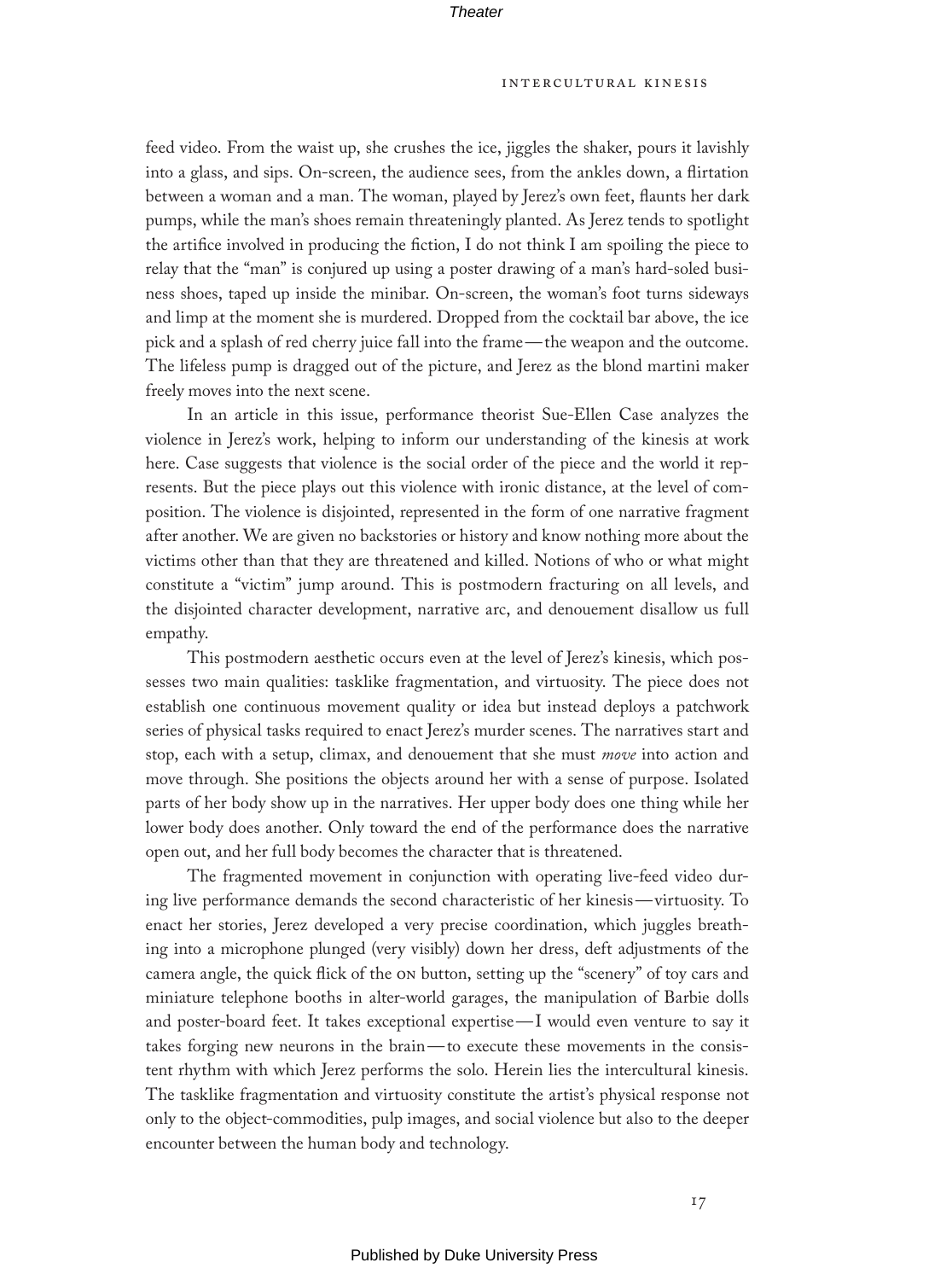### coates

I must quickly point out that fracturing, on whatever metatheoretical level one cares to understand it, for a practitioner quickly reassembles itself as the new coherence. Dancers know this as muscle memory, the imprinting of whatever movement challenge poses itself into the body's coordination. Most people, save for the lost-cause clumsy, can teach themselves to pat their heads and rub their bellies by repeating it over and over, and the same goes for the most intricate of physical feats. So even as Jerez appears to be splitting herself in two to tell the tale of the martini murder, we are actually witnessing a finely honed reassembly, a coordination and muscle memory that permits the delicate coincidence of martini prep and footsie.

Where does this fragmentation and reassembly in the work leave us with regard to intercultural kinesis? At the end of her article, Case neatly brings *The Case of the Spectator* around to a more conventional definition of interculturalism—not as a technological encounter but a cultural one—when she suggests that the Chinaman murderer that appears halfway through is a stand-in for the Spanishness of the artist as Jerez encounters what Chase calls "gringoland." There are multiple cultural encounters, then, from the Euro-Spanish–inflected subjectivity of the artist, to the midcentury Americana and twenty-first-century technology. If *The Case of the Spectator* represents conversations between cultures, however broken up Jerez's intercultural kinesis appears to be, a new organization emerges underneath. It emerges in her muscle memory, and her movement. In short, her body figures it out.

I have one more example of intercultural kinesis, from a scene embedded in *The Method Gun*, a 2008 theater production by the Austin-based ensemble called the Rude Mechs. At the start of *The Method Gun*, the Mechs announce they have received a grant to research the Stella Burden Company, an ensemble that worked in the 1960s under the suspiciously fantastical guru Stella Burden. For nine years, Burden's actors honed their skills working on a production of Tennessee Williams's *A Streetcar Named Desire*, without Stella, Blanche, Stanley, or Mitch. The Mechs take up the story after Burden has mysteriously disappeared in South America, leaving the group to continue her eccentric (and often masochistic) acting methods and premiere the work. The play contains several layers of fiction: the Mechs play themselves, the Burden company members, and the Burden characters playing characters in *Streetcar*. *The Method Gun* parodies Method acting techniques and the actors who follow them religiously.

The scene of greatest interest to intercultural kinesis comes near the end, when the players recap the scenes from *Streetcar* covered during the play, only without the words, just the movement. The actors touch and separate, sit and circle, cross over and duck under each other, just as they did when speaking the dialogue. On one level, the scene hammers home the theme of reduction; it is one more stripping away in a play that has already been stripped of its main characters and their contribution to a coherent narrative. It allows us to focus on the placement of the bodies and their relationships, and we understand better the operations of blocking on a scene's meaning. Above all, the scene radically leaves behind the very acting methods the actors have so